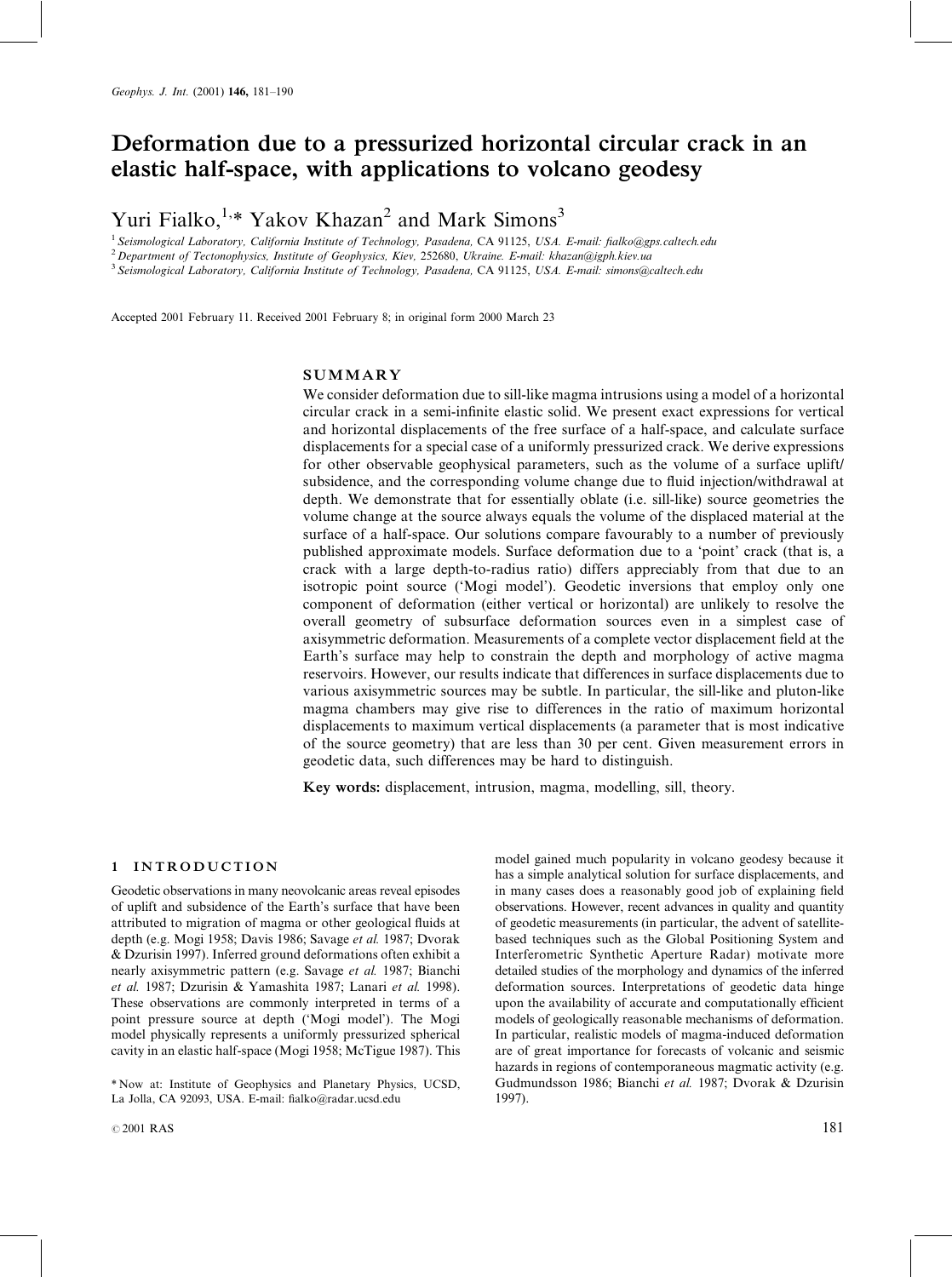During the last two decades, significant progress has been made in the development of theoretical models of deformation due to subsurface fluid reservoirs. Davis (1986) has generalized the Mogi model to a case of an anisotropic point source. Yang et al. (1988) have offered approximate solutions for a finite uniformly pressurized prolate cavity in an elastic half-space. These solutions have been successfully used to interpret ground deformation due to a number of geological and man-made processes (e.g. Wu & Wang 1988; Linde et al. 1993; Fialko & Simons 2000). In this paper we consider a model of surface deformation due to magma injection into (or withdrawal from) a finite oblate cavity (i.e. a magma sill). In a companion paper (Fialko et al. 2001) we apply this model to study magmainduced deformation in areas of active crustal magma bodies in Socorro, New Mexico, and Long Valley, California.

## 2 PREVIOUS MODELLING WORK

A number of elastic solutions have been proposed to describe deformations associated with sill-like magma intrusions. The two-dimensionality of sheet intrusions such as sills and dykes allows one to treat them as fluid-pressurized cracks in an elastic medium (e.g. Pollard & Segall 1987). This is because strains induced by magma-driven fractures are of the order of the intrusion aspect ratio (the ratio of a characteristic thickness to a characteristic length), and therefore are small everywhere except for in a limited region near the fracture tip (e.g. Khazan & Fialko 1995). Therefore, it is reasonable to expect that the bulk of the host rock behaves essentially elastically on a timescale of an intrusion event. Early models of deformation due to magma fractures considered dilational fluid-filled cracks in an infinite elastic solid (Anderson 1938; Pollard 1973). Pollard & Holzhausen (1979) presented theoretical solutions for a 2-D arbitrarily oriented slit in an elastic half-space and computed corresponding stress intensity factors at the tips of the slit, and displacements at the free surface of a half-space. Extension of these results to 3-D geometries proved to be difficult. Sun (1969) obtained approximate expressions for vertical displacements of the free surface due to a horizontal circular crack by superimposing a full-space solution and an auxiliary stress function that exactly satisfies traction-free boundary conditions at the surface of a half-space. However, such a superposition modifies prescribed boundary conditions at the crack surface. As shown in Section 4, this modification leads to significant errors in predicted displacements at the half-space surface when the crack radius becomes comparable to or exceeds the crack depth. Similar problem arises if an intrusion with a small depth-to-radius ratio is approximated by a dislocation (e.g. Davis 1983). In this case, errors in surface displacements result from unphysical boundary conditions at the intrusion surface (a constant displacement instead of a more realistic constant pressure). Also, dislocation models poorly resolve stresses near the crack tip, which limits their use in modelling of the crack growth. While stress and displacement fields due to cracks in an elastic half-space may be computed using numerical techniques (e.g. finite element or boundary element methods) given some adequate discretization of a problem, analytic solutions are warranted because of their accuracy and computational efficiency (the latter especially matters for inverse problems that require the generation of many forward models). Dieterich & Decker (1975) used a finite element model to compute ground surface displacements for a variety of axisymmetric magma chamber shapes, including two sill-like geometries. As we shall demonstrate below, their results significantly overpredict the spatial extent of deformation, and somewhat underpredict horizontal displacements due to sills. Our model will be useful for benchmarking and calibration of 3-D numerical codes that are capable of handling complex loading geometries.

A simple 3-D model of a sill intrusion is a horizontal penny-shaped crack in a semi-infinite elastic body (Fig. 1). An axisymmetric elastic problem for a penny-shaped crack in a halfspace has been considered in engineering mechanics (Kuzmin & Uflyand 1965; Srivastava & Singh 1969), but for a limited range of crack depth-to-radius ratios, and many aspects of the problem that are of geophysical interest (e.g. deformations at the surface of a half-space) have not been addressed. We use an approach developed by Guterman et al. (1996) to derive exact solutions for displacements of the free surface of a half-space due to an arbitrarily loaded axisymmetric crack, and numerically evaluate our solutions for an important special case of a uniformly pressurized crack. We also present expressions for the volume of a surface uplift/subsidence, and a corresponding volume change at depth due to magma injection/withdrawal at the source. Section 3 gives mathematical details of our solution. Readers who are not interested in these details may proceed to Section 4, which presents the results of our modelling.

## 3 SOLUTIONS FOR STRESSES AND DISPLACEMENTS DUE TO A PRESSURIZED HORIZONTAL CIRCULAR CRACK IN AN ELASTIC HALF-SPACE

Consider a horizontal penny-shaped crack with radius R and depth  $H$  in an elastic half-space (Fig. 1). The vertical axis in Fig. 1 is the axis of symmetry (positive downwards), with an origin at the crack centre. The surface of the half-space is assumed to be stress-free. The crack plane divides the halfspace into two domains, as shown in Fig. 1. We anticipate selfsimilar solutions for stresses  $\sigma_{jk}^{(i)}$  (*j*=*r*, *z* and *k*=*r*, *z*, where  $r$  and  $z$  are spatial coordinates, and the index in parentheses corresponds to the upper and lower domains of a half-space,  $i=1, 2$ , see Fig. 1) and displacements  $U_j^{(i)}$  that depend on the ratio of the crack depth H to the crack radius R,  $h=H/R$ . Accordingly, we normalize all variables having dimensionality of length with respect to the crack radius  $R$ , and all variables having dimensionality of pressure or stress with respect to the shear modulus of the elastic half-space  $\mu$ . Thus, all variables below are non-dimensional, unless noted otherwise. The boundary conditions for the problem shown in Fig. 1 are as follows:



Figure 1. Schematic view of a horizontal circular crack in a semi-infinite elastic body.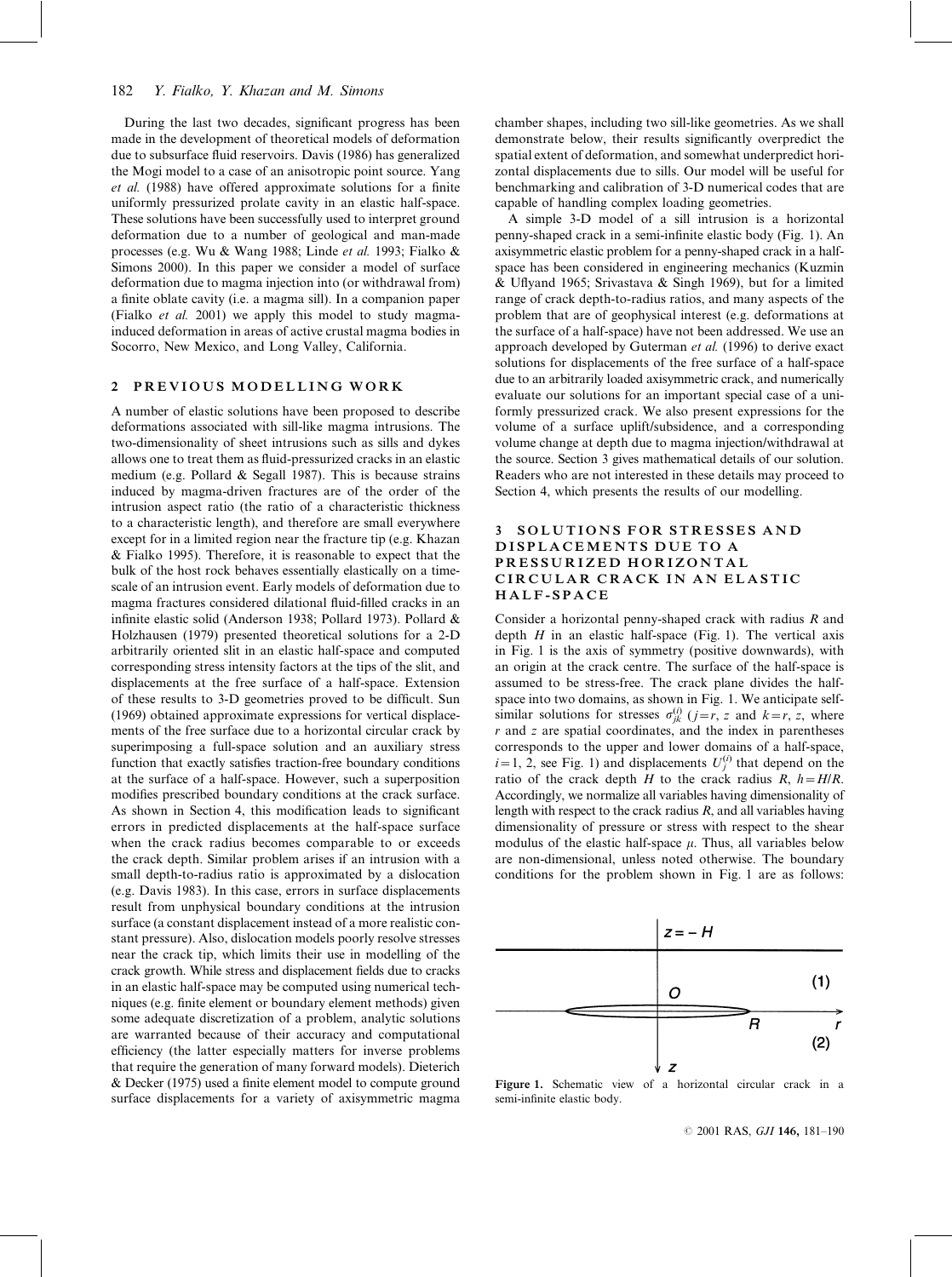for  $z = -h$  (at the free surface),

$$
\sigma_{zz}^{(1)} = \sigma_{rz}^{(1)} = 0 \quad \text{for} \quad 0 \le r < \infty \tag{1}
$$

for  $z=0$  (in the crack plane),

$$
\sigma_{zz}^{(1)} = \sigma_{zz}^{(2)} = -\Delta p(r),
$$
  
\n
$$
\sigma_{rz}^{(1)} = \sigma_{rz}^{(2)} = \tau(r) \quad \text{for} \quad 0 \le r < 1,
$$
\n(2)

$$
U_z^{(1)} = U_z^{(2)}, \quad U_r^{(1)} = U_r^{(2)} \quad \text{for} \quad 1 \le r < \infty \,. \tag{3}
$$

In eq. (2),  $\Delta p(r)$  is the difference between the magma pressure and the lithostatic pressure,  $\tau(r)$  is the shear stress at the crack walls, and we assume that the top and bottom crack faces have the same stress distribution. Compressive stresses are taken to be negative and tensile stresses are positive. In the case of an axial symmetry, solutions to the governing equations of the theory of elasticity may be expressed through two harmonic Papkovich–Neuber functions,  $P^{(i)}$  and  $N^{(i)}$ , such that (e.g. Whittaker & Watson 1963)

$$
2U_z^{(i)} = (3-4v)P^{(i)} - \frac{\partial N^{(i)}}{\partial z} - z\frac{\partial P^{(i)}}{\partial z},\tag{4}
$$

$$
2U_r^{(i)} = -\frac{\partial N^{(i)}}{\partial r} - z \frac{\partial P^{(i)}}{\partial r}, \qquad (5)
$$

$$
\sigma_{zz}^{(i)} = -\frac{\partial^2 N^{(i)}}{\partial z^2} + 2(1-\nu)\frac{\partial P^{(i)}}{\partial z} - z\frac{\partial^2 P^{(i)}}{\partial z^2},\qquad(6)
$$

$$
\sigma_{rz}^{(i)} = -\frac{\partial^2 N^{(i)}}{\partial r \partial z} + (1 - 2v) \frac{\partial P^{(i)}}{\partial r} - z \frac{\partial^2 P^{(i)}}{\partial r \partial z}, \qquad (7)
$$

where v is Poisson's ratio. We wish to find functions  $P^{(i)}$  and  $N^{(i)}$ that satisfy eqs  $(4)$ – $(7)$  and boundary conditions  $(1)$ – $(3)$ . We use a chain of integral transformations to reduce this problem to a system of integral Fredholm equations of the second kind that can be solved numerically (Kuzmin & Uflyand 1965; Srivastava & Singh 1969; Guterman et al. 1996). Harmonic functions  $P^{(i)}$ and  $N^{(i)}$  admit the following integral representation:

$$
P^{(1)} = \int_0^\infty \left[ A \text{ch}\left(\zeta(z+h)\right) + B \text{sh}\left(\zeta(z+h)\right) \right] J_0(\zeta r) \frac{d\zeta}{\text{sh}(\zeta h)}, \quad (8)
$$

$$
N^{(1)} = \int_0^\infty \left[ C \text{ch}\left(\xi(z+h)\right) + D \text{sh}\left(\xi(z+h)\right) \right] J_0(\zeta r) \frac{d\zeta}{\text{sh}(\zeta h)}, \tag{9}
$$

$$
P^{(2)} = \int_0^\infty E e^{-\xi z} J_0(\xi r) d\xi, \qquad (10)
$$

$$
N^{(2)} = -\int_0^\infty F e^{-\xi z} J_0(\xi r) \frac{d\xi}{\xi},\qquad(11)
$$

where  $sh(x) = (e^x - e^{-x})/2$  is the hyperbolic sine,  $ch(x) =$  $(e^{x}+e^{-x})/2$  is the hyperbolic cosine,  $J_0$  is the Bessel function of the first kind and zero order, and  $A$ ,  $B$ ,  $C$ ,  $D$ ,  $E$  and  $F$ are arbitrary functions of  $\zeta$  (representations for  $P^{(2)}$  and  $N^{(2)}$ ) are chosen such that the latter vanish at  $z\rightarrow\infty$ ). It may be verified by direct substitution that expressions (8)–(11) satisfy the Laplace equation in cylindrical coordinates. Putting expressions  $(8)$ – $(11)$  into equilibrium eqs  $(4)$ – $(7)$  and making use of boundary conditions (1) to eliminate two unknowns C and D, we obtain

$$
2U_z^{(1)} = \int_0^\infty \left[ \left( (1 - 2v)B - \xi(z + h)A \right) \sin\left(\xi(z + h)\right) + \left(2(1 - v)A - \xi(z + h)B\right) \sin\left(\xi(z + h)\right) \right] J_0(\xi r) \frac{d\xi}{\sin(\xi h)},
$$
\n(12)

$$
2U_r^{(1)} = \int_0^\infty \left[ \left( (1 - 2v)A + \xi(z + h)B \right) \operatorname{sh} \left( \xi(z + h) \right) + \left( 2(1 - v)B + \xi(z + h)A \right) \operatorname{ch} \left( \xi(z + h) \right) \right] J_1(\xi r) \frac{d\xi}{\operatorname{sh}(\xi h)},
$$
\n(13)

$$
\sigma_{zz}^{(1)} = \int_0^\infty \left[ \left( A - \xi(z+h)B \right) \operatorname{sh} \left( \xi(z+h) \right) \right. \\ \left. - \xi(z+h) A \operatorname{ch} \left( \xi(z+h) \right) \right] J_0(\xi r) \frac{\xi d \xi}{\operatorname{sh}(\xi h)} \,, \tag{14}
$$

$$
\sigma_{rz}^{(1)} = \int_0^\infty \left[ \left( \xi(z+h)A + B \right) \operatorname{sh} \left( \xi(z+h) \right) + \xi(z+h) B \operatorname{ch} \left( \xi(z+h) \right) \right] J_1(\xi r) \frac{\xi d\xi}{\operatorname{sh}(\xi h)}, \tag{15}
$$

$$
2U_z^{(2)} = \int_0^\infty \left[ E(3 - 4v + \xi z) - F \right] e^{-\xi z} J_0(\xi r) d\xi , \qquad (16)
$$

$$
2U_r^{(2)} = \int_0^\infty \left[ \xi z E - F \right] e^{-\xi z} J_1(\xi r) d\xi , \qquad (17)
$$

$$
\sigma_{zz}^{(2)} = \int_0^\infty \left[ F - \left( 2(1 - v) + \xi z \right) E \right] e^{-\xi z} J_0(\xi r) \xi d\xi , \qquad (18)
$$

$$
\sigma_{rz}^{(2)} = \int_0^\infty \left[ F - \left( (1 - 2v) + \xi z \right) E \right] e^{-\xi z} J_1(\xi r) \xi d\xi, \tag{19}
$$

where  $J_1$  is the Bessel function of the first kind and first order. From conditions (2) and formulae (14) and (18), and (15) and (19), respectively, we obtain the following relations between the remaining unknown functions:

$$
(1 - a \coth(a))A - aB = F - 2(1 - v)E,
$$
  
\n
$$
aA + (1 + a \coth(a))B = F - (1 - 2v)E,
$$
\n(20)

where  $a = \xi h$  and  $\text{cth}(x) = \text{ch}(x)/\text{sh}(x)$  is the hyperbolic cotangent. Note that eqs (20) automatically ensure continuity of stresses in the crack plane for  $r > 1$ . Using eqs (12), (13), (16) and (17), we find that in the crack plane  $(z=0)$ ,

$$
2(U_z^{(1)} - U_z^{(2)}) = \int_0^\infty \left[ \left( 2(1 - v) \text{cth}(a) - a \right) A + \left( 1 - 2v - a \text{ cth}(a) \right) B - (3 - 4v)E + F \right] J_0(\xi r) d\xi,
$$
  

$$
2(U_r^{(1)} - U_r^{(2)}) = \int_0^\infty \left[ \left( 1 - 2v + a \text{ cth}(a) \right) A + \left( a + 2(1 - v) \text{cth}(a) \right) B + E \right] J_1(\xi r) d\xi. \tag{21}
$$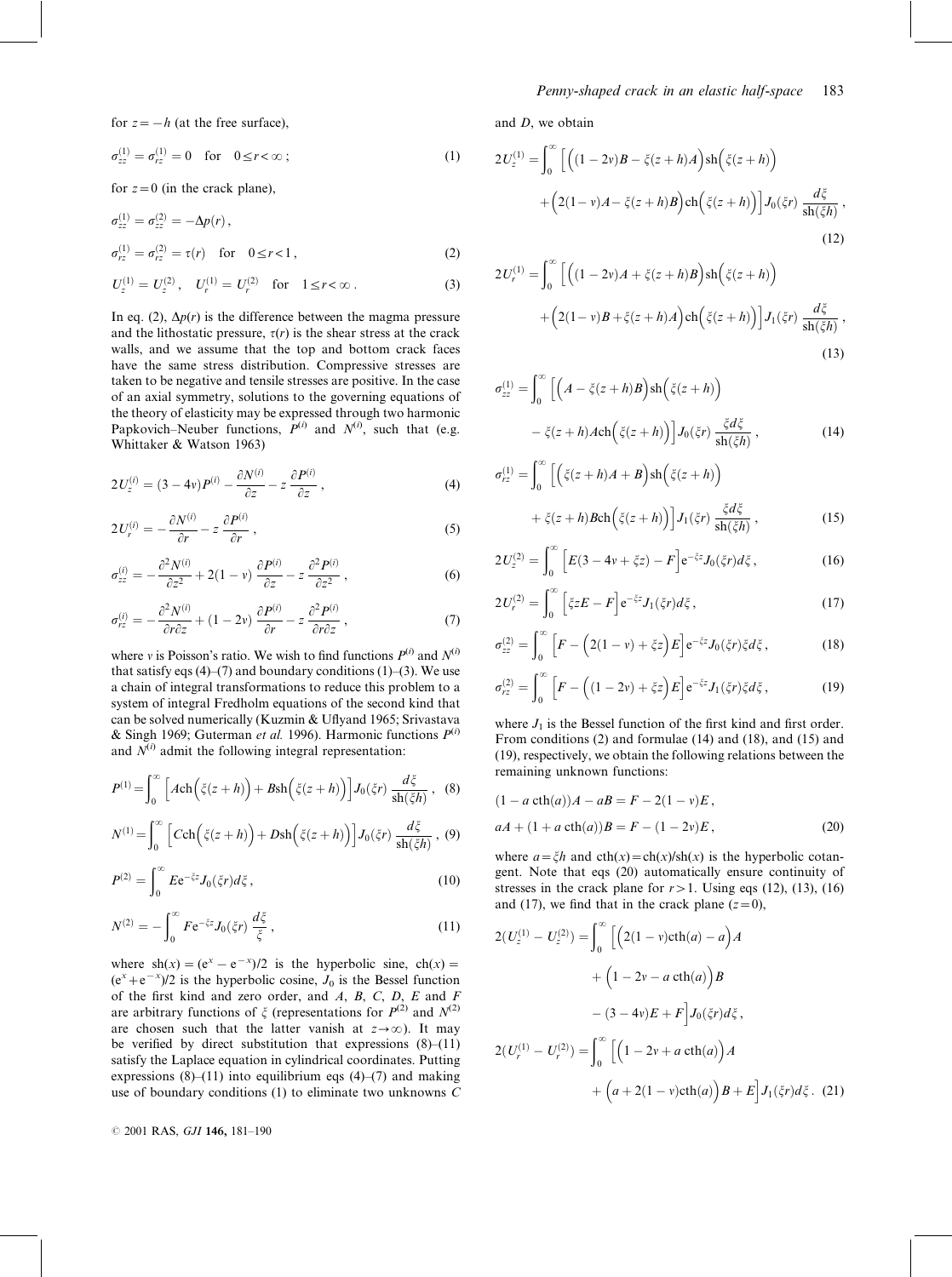We introduce new functions

$$
4(1 - v)\Phi = (2(1 - v) \text{cth}(a) - a)A
$$
  
+  $(1 - 2v - a \text{cth}(a))B - (3 - 4v)E + F,$   

$$
4(1 - v)\Psi = (1 - 2v + a \text{cth}(a))A
$$
  
+  $(a + 2(1 - v)\text{cth}(a))B + E,$  (22)

so that expressions (21) and the boundary conditions (3) for the continuity of displacements outside the crack (i.e. for  $r > 1$ ) give rise to

$$
\int_0^\infty \Phi(\xi) J_0(\xi r) d\xi = 0,
$$
  

$$
\int_0^\infty \Psi(\xi) J_1(\xi r) d\xi = 0.
$$
 (23)

Using relationships (20) and (22), functions  $A$  and  $B$  can be expressed through new functions  $\Phi$  and  $\Psi$  as follows:

$$
A = (1 - e^{-2a})[a\Psi + (1 + a)\Phi],
$$
  
\n
$$
B = (1 - e^{-2a})[(1 - a)\Psi - a\Phi].
$$
\n(24)

Substituting eqs (24) into eqs (14) and (15) and satisfying the boundary conditions on the crack surface (eq. 2), we obtain for  $z=0$  and  $0 \le r < 1$ 

$$
\int_0^\infty \left[ \Phi - R_1(\xi h) \Phi - R_3(\xi h) \Psi \right] J_0(\xi r) \xi d\xi = -\Delta p(r),
$$
  

$$
\int_0^\infty \left[ \Psi - R_2(\xi h) \Psi - R_3(\xi h) \Phi \right] J_1(\xi r) \xi d\xi = \tau(r),
$$
 (25)

where  $R_1(a) = (1 + 2a + 2a^2)e^{-2a}$ ,  $R_2(a) = (1 - 2a + 2a^2)e^{-2a}$  and  $R_3(a) = 2a^2 e^{-2a}$ . Eqs (23) and (25) represent a system of dual integral equations for functions  $\Phi$  and  $\Psi$ . These equations can be solved by expressing  $\Phi$  and  $\Psi$  in terms of the following finite Fourier transforms:

$$
\Phi(\xi) = \int_0^1 \sin \xi t \phi(t) dt,
$$
  

$$
\Psi(\xi) = \int_0^1 \left( \frac{\sin \xi t}{\xi t} - \cos \xi t \right) \psi(t) dt.
$$
 (26)

Substitutions (26) satisfy eqs (23) identically, while eqs (25) give rise to a pair of Schlömilch equations (Whittaker  $\&$  Watson 1963), whose solutions are the following Fredholm equations of the second kind:

$$
\phi(t) = -\frac{2}{\pi} \int_0^t \frac{\Delta p(r) r dr}{\sqrt{t^2 - r^2}} + \frac{2}{\pi} \int_0^1 \left[ T_1(t, r) \phi(r) + T_3(t, r) \psi(r) \right] dr,
$$
  

$$
\psi(t) = \frac{2}{\pi t} \int_0^t \frac{\tau(r) r^2 dr}{\sqrt{t^2 - r^2}} + \frac{2}{\pi} \int_0^1 \left[ T_2(t, r) \psi(r) + T_4(t, r) \phi(r) \right] dr.
$$
\n(27)

Closed-form expressions for the integration kernels  $T_{1-4}$  in eqs (27) are given in Appendix A. Eqs (27) can be solved numerically, for example, using a method of successive approximations (e.g. Delves & Mohamed 1985), whereby a solution is sought by iterating  $\phi(t)$  and  $\psi(t)$  using the right-hand sides of

eqs (27) until certain convergence criteria are met. As shown in Appendix A, kernels  $T_{1-4}$  are smooth bounded algebraic functions, which is essential for a numerical solution of eqs (27) [we note that the solution of Srivastava & Singh (1969) gives rise to kernels that are singular on the interval of integration]. Appendix A presents numerical solutions to a system (27) for a particular case of hydrostatic fluid pressure inside the crack. In the case of a non-hydrostatic stress distribution (for example, resulting from viscous flow of magma along the crack), coupled solutions for stresses at the crack walls and the concomitant host rock deformation may be obtained by adding another level of iterations to compute a viscous pressure drop that is consistent with the crack opening and the prescribed magma rheology (e.g. Fialko & Rubin 1999). Once the functions  $\phi(t)$  and  $\psi(t)$  are found, stresses and displacements in the half-space can be computed using formulae (12)–(19) after back-substituting  $\phi(t)$ and  $\psi(t)$  into eqs (26), and then eqs (26) into eqs (24).

## 4 DISPLACEMENTS OF THE EARTH'S SURFACE DUE TO A PENNY-SHAPED CRACK

Solutions for vertical and horizontal displacements at the free surface of a half-space can be obtained by putting  $z = -h$  into eqs (12) and (13). Making use of the expressions (24), we obtain

$$
U_z^s = 2(1 - v) \int_0^\infty \left[ (1 + \xi h) \Phi(\xi) + \xi h \Psi(\xi) \right] e^{-\xi h} J_0(\xi r) d\xi,
$$
  

$$
U_r^s = 2(1 - v) \int_0^\infty \left[ (1 - \xi h) \Psi(\xi) - \xi h \Phi(\xi) \right] e^{-\xi h} J_1(\xi r) d\xi.
$$
 (29)

Substituting eqs (26) into eqs (28) and (29) and changing the order of integration, we obtain final expressions for surface displacements in the form

$$
U_j^s(r) = \int_0^1 \left[ K_\phi(r, t) \phi(t) + K_\psi(r, t) \psi(t) \right] dt,
$$
\n(30)

where  $K_{\phi, \psi}$  are analytic kernels given in Appendix B. Computing surface displacements ultimately involves solving eqs (27) to find image functions  $\phi(t)$  and  $\psi(t)$ , which are then used to calculate eq. (30). Fig. 2 compares maximum surface uplift due to a uniformly pressurized crack calculated using our solutions (see Appendix B) to an approximate analytic solution of Sun (1969) for a deep crack  $(h \gg 1)$  and an elastic solution for a thin circular plate with clamped edges (Landau & Lifshitz 1986). For large values of the non-dimensional crack depth  $(h>2)$ , the amplitude and shape of the surface uplift predicted by our solution are in an excellent agreement with the model and field experiments of Sun (1969), as well as with the point tensile dislocation model (Davis 1983). The discrepancy between our calculations and Sun's model for small  $h$  is probably due to the fact that in his model the boundary conditions on the crack surface are not satisfied exactly (see Section 2). For sufficiently small values of h, the amplitude of the maximum uplift produced by a penny-shaped crack is in a good qualitative agreement with a thin circular plate model (dashed line in Fig. 2). Fig. 3 shows profiles of vertical displacements of the free surface normalized by the maximum uplift for several values of h. For comparison we also plot the results of a finite element modelling of Dieterich & Decker (1975 models D and E in their Fig. 4). As one can see from Fig. 3, the differences between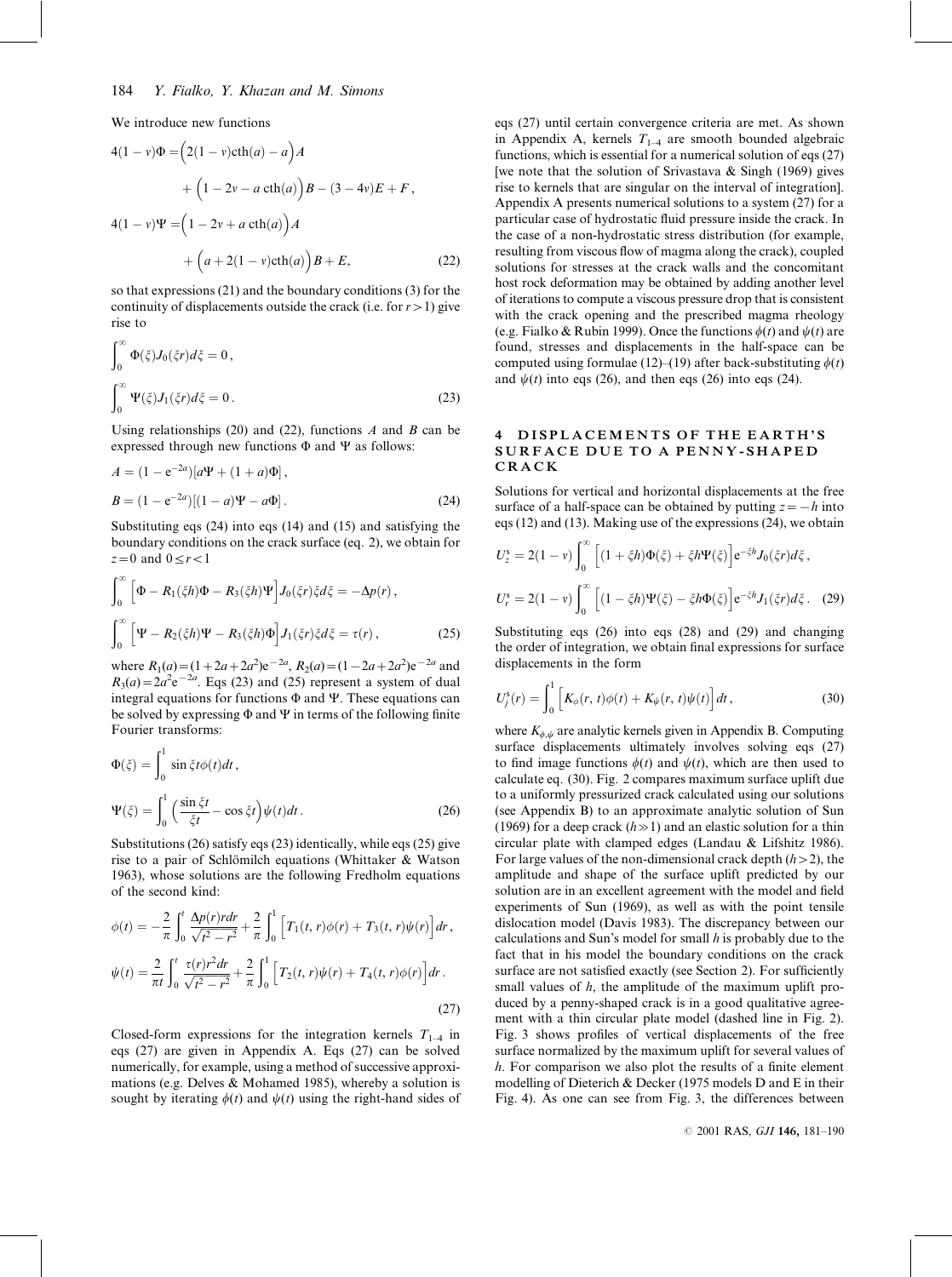

Figure 2. Maximum uplift of the free surface of a half-space produced by a penny-shaped crack (solid line) as a function of the nondimensional crack depth  $h$ . In the limit  $h \ll 1$ , our model asymptotes to an analytic solution for a deflection of a uniformly loaded thin circular plate with clamped edges,  $U_z^{\text{max}} \propto h^4$  (Landau & Lifshitz 1986 p. 68) (dashed line). For  $h \ll 1$ , our model coincides with the approximate halfspace solution of Sun (1969) (dotted line). Dimensional values of the maximum uplift can be obtained by multiplying the vertical axis by  $2(1-v)R\Delta P/\mu$ , where R is the crack radius and  $\Delta P$  is the dimensional excess pressure inside the crack.

our semi-analytic solutions and the calculations of Dieterich & Decker are quite substantial. We have validated the accuracy of our model by numerical calculations using a 3-D boundary element code DIS3D (Rubin 1992; Fialko & Rubin 1999). The boundary element simulation of deformation due to a penny-shaped crack with  $h=0.5$ , in which the crack has been approximated by  $\sim$ 900 square dislocations with prescribed constant-pressure boundary condition, has converged to the semi-analytic solution with a relative accuracy of a few per cent. We note that the finite element calculations of Dieterich & Decker (1975) agree reasonably with our solutions if the sill



Figure 3. Profiles of vertical displacements of the free surface produced by a uniformly pressurized penny-shaped crack for several values of the non-dimensional crack depth h. Displacements are normalized by the maximum uplift value  $U_z^{\text{max}} = U_z^{\text{s}}(0)$  (see Fig. 2). The horizontal axis has units of the crack depth. Open symbols denote the finite element modelling results of Dieterich & Decker (1975 see their Fig. 4). Filled symbols denote the respective models of Dieterich & Decker rescaled assuming a doubled crack depth or a factor of two decrease in the crack radius (see text for details).



Figure 4. A comparison of surface displacements due to a spherically symmetric point source (Mogi model) and axially symmetric oblate source (penny-shaped crack). All displacements are normalized by the maximum vertical displacement  $U_z^{\text{max}}$ . The horizontal axis represents radial distance from the source epicentre normalized by the source depth. (a) A Mogi source and a point crack at the same depth. (b) A Mogi source and a point crack that is  $2/1.5 = 1.33$  times deeper than the Mogi source. Upper axis has units of the crack depth and lower axis has units of the Mogi source depth. (c) Mogi source and a finite crack  $(h=1.2)$  at the same depth.

radii corresponding to models D and E of Dieterich & Decker are taken to represent the sill diameters (see filled symbols in Fig. 3).

Vertical and horizontal displacements of the free surface due to an axisymmetric oblate point source (that is, a crack with a large depth-to-radius ratio h) are appreciably different from those due to a spherically symmetric point source (Mogi 1958) at the same depth. Fig. 4(a) shows displacement profiles normalized by a maximum vertical displacement for the Mogi model and a point crack model (i.e.  $h \gg 1$ ). As one can see from Fig. 4(a), a 'point crack' gives rise to more localized deformation than a 'point sphere'. Delaney & McTigue (1994) obtained a similar result by comparing the Mogi model to a tensile dislocation. Figs 4(b) and (c) illustrate various trade-offs between the source geometry and/or the source depth that produce nearly identical deformation patterns at the surface. In particular, surface displacements due to a pressurized spherical cavity may be essentially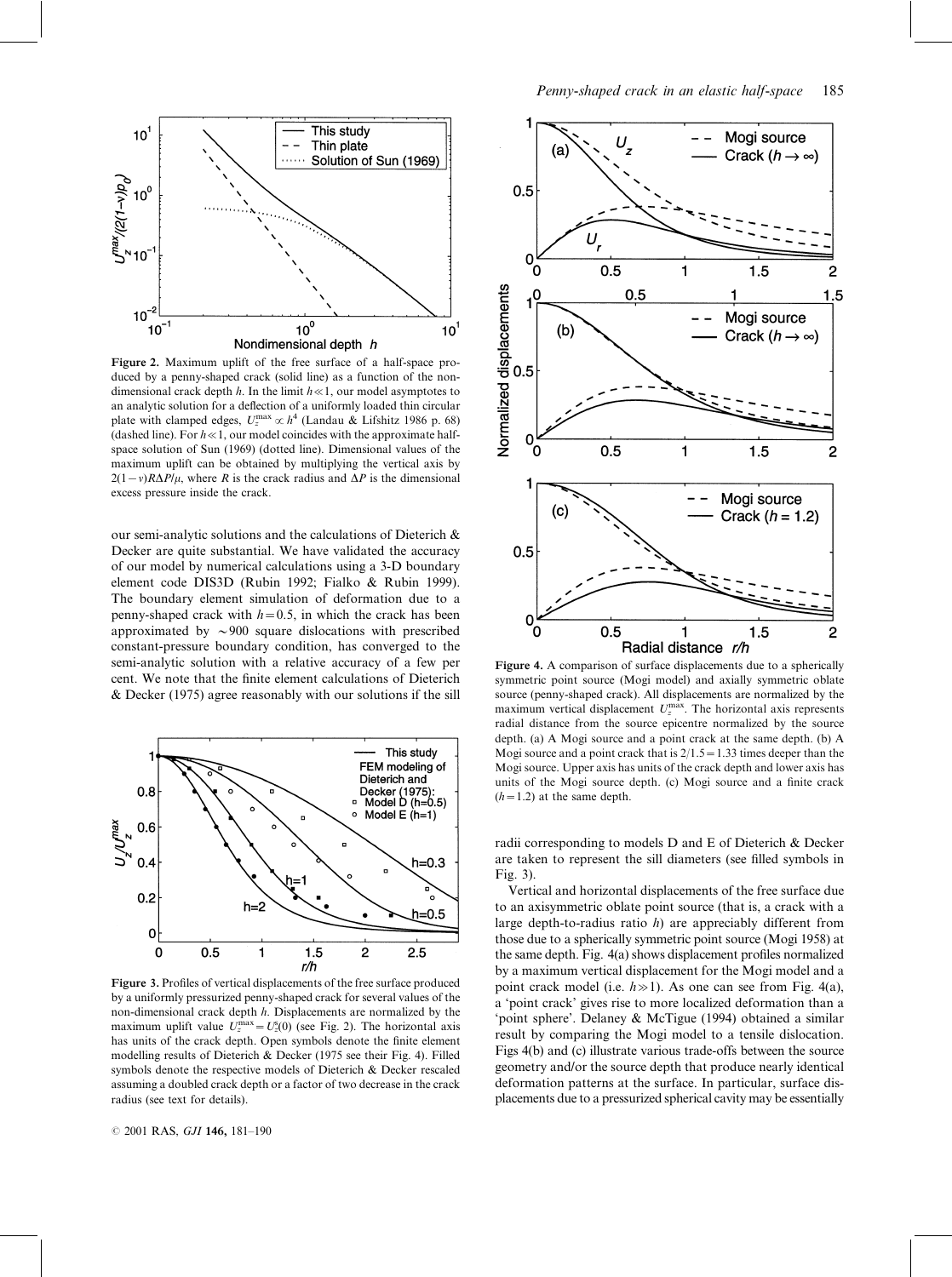similar to those due to a point crack  $(h \gg 1)$  at a greater depth (Fig. 4b) and a finite crack  $(h \le 1)$  at the same (or shallower) depth (Fig. 4c). The main difference in surface displacements that potentially allows one to distinguish between the sill-like and pluton-like (i.e. more isometric) magma chamber geometries is a somewhat smaller ratio of maximum horizontal to maximum vertical displacements for sills  $(U_r^{\text{max}}/U_z^{\text{max}} < 30$  per cent, Fig. 4) than for spherical sources  $(U_r^{\text{max}}/U_z^{\text{max}} \sim 40 \text{ per cent})$ . Note that horizontal displacements alone are almost as insensitive to the trade-off between the source geometry and the source depth as vertical displacements are. Fig. 5 shows horizontal displacement profiles for the Mogi source (dashed line), a point crack (solid line) and a prolate cavity (dotted line) (Yang et al. 1988) normalized by  $U_r^{\text{max}}$ . As one can see from Fig. 5, the pattern of horizontal displacements due to a prolate spheroid and the Mogi source can be virtually identical. Horizontal oblate sources can potentially be distinguished from spherical or prolate sources due to a faster decay of surface displacements in the far field . However, decreasing displacement amplitudes in the far field imply a decrease in the signal-to-noise ratio. Given measurement errors and/or limited aperture of geodetic networks, differences seen in Figs 4 and 5 may be difficult to resolve by field observations.

For a crack model, the ratio of maximum horizontal displacements to maximum vertical displacements decreases with the non-dimensional crack depth  $h$ , as shown in Fig. 6. This result is expected, given that oblate sources are more efficient in generating vertical (rather than horizontal) displacements. Horizontal displacements in excess of 50 per cent of the maximum vertical displacement are usually thought to require an essentially prolate source geometry (Dieterich & Decker 1975; Yang et al. 1988). It should be borne in mind that the models discussed so far consider elastic deformation in a homogeneous isotropic medium. Relaxing one (or more) of the assumptions of elasticity, homogeneity and isotropy may affect the predicted



Figure 5. A comparison of horizontal surface displacements due to a spherically symmetric point source (Mogi model), axially symmetric oblate point source (crack having  $h \gg 1$ ) and axially symmetric finite prolate spheroid. The prolate spheroid has an axis aspect ratio of 3:1 and a ratio of the spheroid centre depth to the major axis of 5:3. All displacements are normalized by the maximum horizontal displacements, and distances from the source centre are given in units of the Mogi source depth. The point crack is 1.5 times deeper and the prolate spheroid 1.2 times shallower than the Mogi source.



Figure 6. Ratio of maximum horizontal displacements to maximum vertical displacements as a function of the non-dimensional crack depth h. For cracks that are small compared to their depth, the ratio of maximum horizontal displacements to maximum vertical displacements is about 30 per cent.

deformation patterns. For example, as pointed out by Rubin (1992), a reasonable anisotropy of the elastic moduli of the upper crustal rocks may give rise to increases in the horizontal displacements relative to the vertical displacements of the order of several tens of per cent. Such an increase may result from reductions in the effective horizontal stiffness due to void opening in the presence of horizontal extension. Note that some horizontal extension is always produced in the overlying rocks as a result of magma chamber inflation. An increase in the ratio  $U_r^{\text{max}}/U_z^{\text{max}}$  of the order of several per cent to a few tens of per cent (compared to the isotropic half-space solutions) may also result from an increase in the effective elastic stiffness of the host rocks with depth (e.g. due to lithological stratification). Fig. 7 shows the effects of a step-like increase in the elastic rigidity on surface displacements due to the Mogi source.



Figure 7. Theoretical surface displacements due to a spherical pressure source in a homogeneous half-space (Mogi model, solid line) and a twolayer half-space (symbols). The inset illustrates the geometry of the problem. A solid circle denotes an isotropic pressure source and  $\mu_1$  and  $\mu_2$  are the shear moduli of the upper and lower layers of a semi-infinite elastic body, respectively.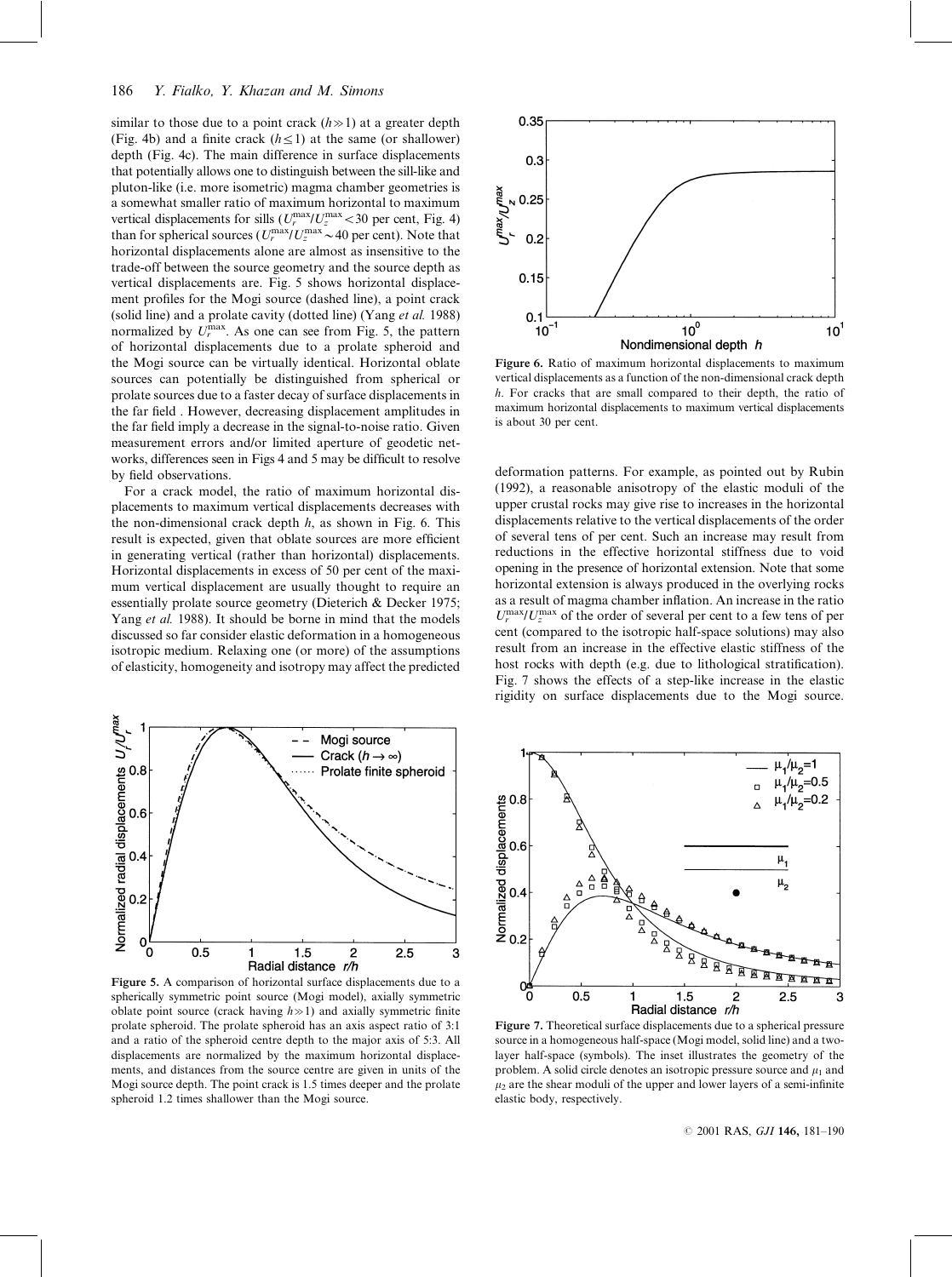Increases in horizontal displacements relative to vertical displacements similar to those seen in Fig. 7 are also expected for other sources of dilation, including horizontal tensile cracks. For these reasons, interpretations of geodetic measurements of magmainduced deformation using isotropic models may be biased towards spherically symmetric or prolate sources.

## 5 VOLUME CHANGES DUE TO SILL INFLATION

An expression for a change in a sill volume  $\Delta V$  due to a magma injection or withdrawal can be found using solutions for vertical displacements of the crack walls (eqs 21 for  $r < 1$ ),

$$
\Delta V = 2\pi \int_0^1 \left[ U_z^{(2)}(r) - U_z^{(1)}(r) \right] r dr. \tag{31}
$$

Eq. (31) describes a change in the crack volume that results from a pressure change inside the crack. Note that  $\Delta V$  represents the volume of the injected/withdrawn fluid only if the fluid is incompressible; in the case of finite fluid compressibility, the crack volume change  $\Delta V$  will generally underestimate a change in the fluid volume (e.g. Johnson et al. 2000). An explicit expression for  $\Delta V$  is derived in Appendix C. Fig. 8 shows the results of numerical calculations for the crack volume change  $\Delta V$  normalized by the crack volume change in an infinite elastic body  $\Delta V(\infty)$  (solid line in Fig. 8) for a range of non-dimensional crack depths h. An increase in the ratio  $\Delta V/\Delta V(\infty)$  with decreasing h reflects a decreasing resistance of the overlying strata to a crack opening for a given excess magma pressure. Also shown in Fig. 8 is the ratio of the volume of the lower part of the crack,

$$
\Delta V^{(2)} = 2\pi \int_0^\infty U_z^{(2)}(r) r dr,
$$

to the total crack volume  $\Delta V$  (dashed line). The ratio  $\Delta V^{(2)}/\Delta V$ characterizes the asymmetry of deformation with respect to the crack plane, which is commonly used for defining a transition from a sill to a laccolith (e.g. Pollard & Holzhausen 1979).



Figure 8. Dependence of the ratio of the total crack volume  $\Delta V$  to the crack volume in an infinite elastic body  $\Delta V(\infty)$  (solid line) and the ratio of the volume of the lower part of the crack to the total crack volume (dashed line) on the non-dimensional crack depth  $h$ . We assume hydrostatic pressure inside the crack (see Appendix C).

As one can see from Fig. 8, in a purely elastic model such a transition is expected to occur when  $h \leq 1$ . For  $h \ll 1$ , the deformation is essentially concentrated in the upper part of the crack. In Appendix C we also obtain an expression for the corresponding volume of the surface uplift (or subsidence, depending on the sign of the excess magma pressure inside the crack) and demonstrate that the surface uplift volume  $\Delta V^s$  identically equals  $\Delta V$  for any value of the crack depth-to-radius ratio h or the Poisson's ratio of the half-space  $v$ . Delaney  $&$  McTigue (1994) came to a similar conclusion using a horizontal dislocation model of Okada (1985). A one-to-one correspondence between  $\Delta V^s$  and  $\Delta V$  is perhaps surprising, as one might expect the ratio  $\Delta V^s / \Delta V$  to be less than unity as h increases and the deformation becomes essentially symmetric with respect to the crack plane. This result provides a theoretical justification for using the volume of the surface uplift/subsidence as a direct measure of volume changes at the source for sill-like magma bodies.

## 6 CONCLUSIONS

We obtained exact solutions for stresses and displacements due to an arbitrarily loaded axisymmetric crack in an elastic half-space. These solutions may be used to investigate deformation of the Earth's surface associated with emplacement and growth of sill-like magma intrusions. A horizontal circular crack whose size is much smaller than its depth gives rise to a more localized surface deformation than does the Mogi source (i.e. a pressurized spherical cavity) located at the same depth. The deformation patterns produced by a Mogi source, a small crack at a larger depth, and a large crack at a shallower depth may be essentially similar. Small differences in surface displacements (in particular, in vertical displacements) due to various axisymmetric sources imply an intrinsic trade-off between the source geometry (e.g. oblate versus prolate) and the source depth in inversions of geodetic data. Interpretations of geodetic measurements of only one component of deformation (either vertical or horizontal) are particularly vulnerable to this tradeoff. The use of homogeneous elastic half-space models may bias the interpretation of geodetic data towards spherical or prolate source geometries if the host rocks exhibit non-linear elastic and/or transversely isotropic mechanical properties. We explicitly relate variations in the excess magma pressure inside a sill intrusion to changes in the intrusion volume. We show that the volume of inflation (or deflation) of a magma sill exactly equals the volume of the resulting uplift (or subsidence) at the Earth's surface for any values of the sill depth-to-radius ratio h and the Poisson's ratio of the host rocks  $v$ . Therefore, the volume of the surface uplift inferred from field observations may be used as a direct proxy for the volume increase of sill-like intrusions during episodes of magmatic inflation.

## ACKNOWLEDGMENTS

We thank Alan Beck, Paul Davis and an anonymous reviewer for thoughtful comments that helped to improve this manuscript. Lupei Zhu kindly provided us with a numerical code for modelling deformation due to point sources in a layered halfspace. This work was supported by NSF grant EAR-9980664. A Matlab program that calculates displacements of a half-space surface due to a horizontal penny-shaped crack is available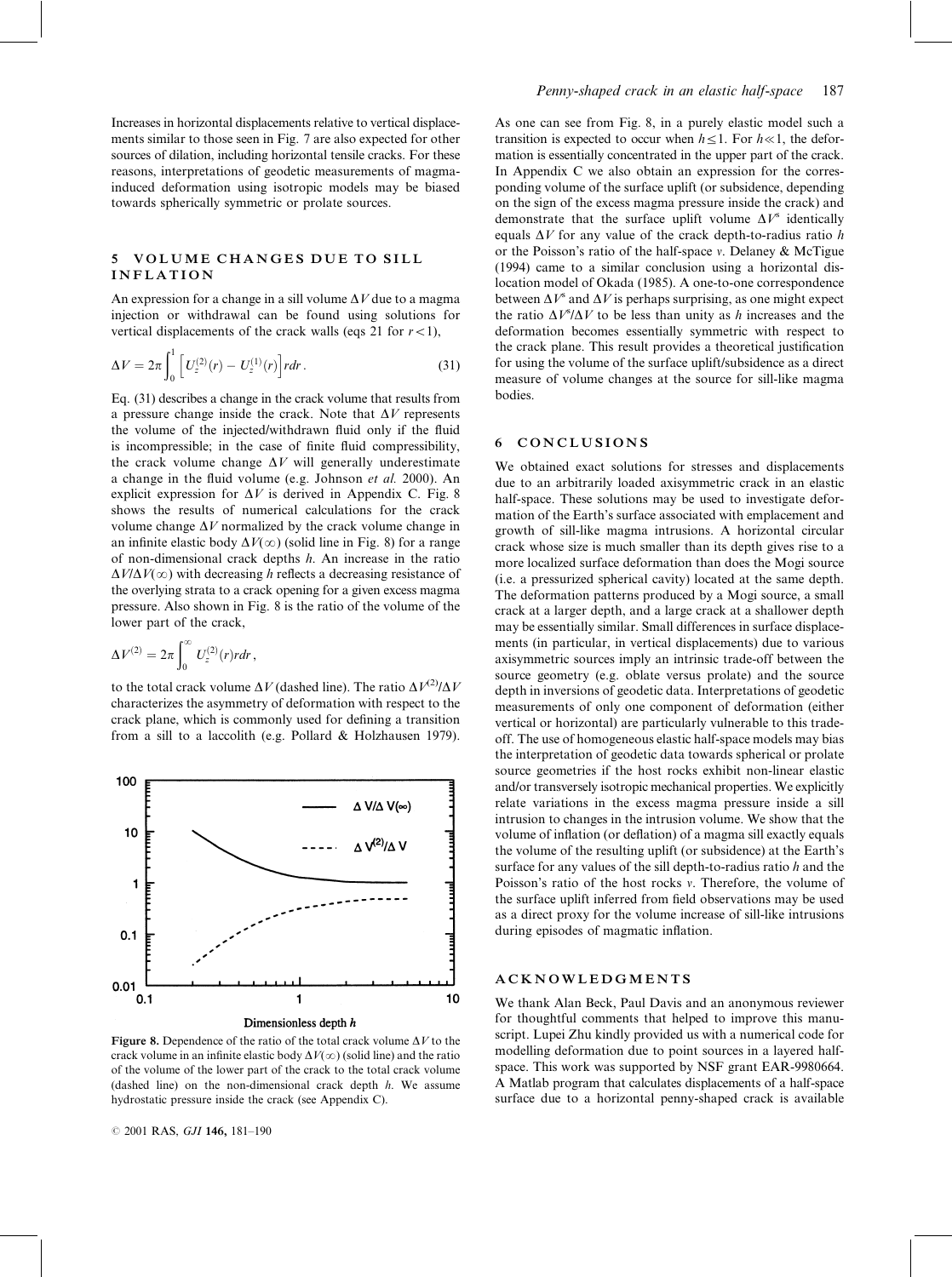from the authors. Contribution number 8707 of the Division of Geological and Planetary Sciences, Seismological Laboratory, California Institute of Technology.

#### REFERENCES

- Abramowitz, M. & Stegun, I., 1972. Handbook of Mathematical Functions with Formulas, Graphs and Mathematical Tables, US Govt. Printing Office, Washington, DC.
- Anderson, E.M., 1938. The dynamics of sheet intrusion, Proc. R. Soc. Edinburgh, B58, 242–251.
- Bianchi, R., Coradini, A., Federico, C., Giberti, G., Lanciano, P., Pozzi, J., Sartoris, G. & Scadrone, R., 1987. Modeling of surface deformation in volcanic areas: the 1970–1972 and 1982–1984 crises at Campi Flegrei, Italy, J. geophys. Res., 92, 14 139–14 150.
- Davis, P.M., 1983. Surface deformation associated with a dipping hydrofracture, J. geophys. Res., 88, 5826–5834.
- Davis, P.M., 1986. Surface deformation due to inflation of an arbitrarily oriented triaxial ellipsoidal cavity in an elastic half-space, with reference to Kilauea Volcano, Hawaii, J. geophys. Res., 91, 7429–7438.
- Delaney, P.T. & McTigue, D.F., 1994. Volume of magma accumulation or withdrawal estimated from surface uplift or subsidence, with application to the 1960 collapse of Kilauea Volcano, Bull. Volcanol., 56, 417–424.
- Delves, L. & Mohamed, J., 1985. Computational Methods for Integral Equations, Cambridge University Press, New York.
- Dieterich, J. & Decker, R., 1975. Finite element modeling of surface deformation associated with volcanism, *J. geophys. Res.*, 80, 4094–4102.
- Dvorak, J. & Dzurisin, D., 1997. Volcano geodesy: the search for magma reservoirs and the formation of eruptive vents, Rev. Geophys., 35, 343–384.
- Dzurisin, D. & Yamashita, K., 1987. Vertical surface displacements at Yellowstone caldera, Wyoming, 1976–1986, J. geophys. Res., 92, 13 753–13 766.
- Fialko, Y.A. & Rubin, A.M., 1999. What controls the along-strike slopes of volcanic rift zones?, J. geophys. Res., 104, 20 007–20 020.
- Fialko, Y. & Simons, M., 2000. Deformation and seismicity in the Coso geothermal area, Inyo County, California: observations and modeling using satellite radar inteferometry, J. geophys. Res., 105, 21 781–21 793.
- Fialko, Y., Simons, M. & Khazan, Y., 2001. Finite source modelling of magmatic unrest in Socorro, New Mexico, and Long Valley, California, Geophys. J. Int., 146, 191–200 (this issue).
- Gradshteyn, I.S. & Ryzhik, I.M., 1994. Table of Integrals, Series, and Products, 5th edn, Academic Press, San Diego.
- Gudmundsson, A., 1986. Possible effect of aspect ratios of magma chambers on eruption frequency, Geology, 14, 991–994.
- Guterman, V.G., Fialko, Y.A. & Khazan, Y.M., 1996. Dome structures over sill-like crustal structures: a numerical model of preseismic uplift. 1. Geophys. J., 16, 209–226. (English transl.).
- Guterman, V.G., Fialko, Y.A. & Khazan, Y.M., 1997. Dome structures over sill-like crustal structures: a numerical model of preseismic uplift. 2. Geophys. J., 16, 543–554. (English transl.).
- Johnson, D.J., Sigmundsson, F. & Delaney, P.T., 2000. Comment on 'Volume of magma accumulation or withdrawal estimated from surface uplift or subsidence, with application to the 1960 collapse of Kilauea Volcano' by P.T. Delaney & D.F. McTigue, Bull. Volcanol., 61, 491–493.
- Khazan, Y.M. & Fialko, Y.A., 1995. Fracture criteria at the tip of fluid driven cracks in the Earth, Geophys. Res. Lett., 22, 2541–2544.
- Kuzmin, Y.A. & Uflyand, Y.S., 1965. Axisymmetric elastic problem for a half-space weakened by a flat circular slit, Appl. Math. Mech., 29, 1132–1137.
- Lanari, R., Lundgren, P. & Sansosti, E., 1998. Dynamic deformation of Etna volcano observed by satellite radar interferometry, Geophys. Res. Lett., 25, 1541–1544.
- Landau, L.D. & Lifshitz, E.M., 1986. Theory of Elasticity, Pergamon Press, Oxford.
- Linde, A., Agustsson, Sacks, K.I. & Stefansson, R., 1993. Mechanism of the 1991 eruption of Helka from continuous borehole strain monitoring, Nature, 365, 737–740.
- McTigue, D.F., 1987. Elastic stress and deformation near a finite spherical magma body: resolution of the point source paradox, J. geophys. Res., 92, 12 931–12 940.
- Mogi, K., 1958. Relations between the eruptions of various volcanoes and the deformations of the ground surfaces around them, Bull. Earthq. Res. Inst. Univ. Tokyo, 36, 99–134.
- Okada, Y., 1985. Surface deformation due to shear and tensile faults in a half-space, Bull. seism. Soc. Am., 75, 1135–1154.
- Pollard, D.D., 1973. Derivation and evaluation of a mechanical model for sheet intrusions, Tectonophysics, 19, 233–269.
- Pollard, D.D. & Holzhausen, G., 1979. On the mechanical interaction between a fluid-filled fracture and the Earth's surface, Tectonophysics, 53, 27–57.
- Pollard, D.D. & Segall, P., 1987. Theoretical displacements and stresses near fractures in rock: with applications to faults, joints, veins, dikes, and solution surfaces, in Fracture Mechanics of Rock, pp. 277–349, ed. Atkinson, B.K., Academic Press, San Diego.
- Rubin, A.M., 1992. Dike-induced faulting and graben subsidence in volcanic rift zones, J. geophys. Res., 97, 1839–1858.
- Savage, J.C., Cockerham, R.S., Estrem, J.E. & Moore, L.R., 1987. Deformation near the Long Valley caldera, eastern California, 1982–1986, J. geophys. Res., 92, 2721–2746.
- Sneddon, I.N., 1951. Fourier Transforms, McGraw-Hill, New York.
- Srivastava, K.N. & Singh, K., 1969. The effect of penny-shaped crack on the distribution of stress in a semi-infinite solid, Int. J. Eng. Sci., 7, 469–490.
- Sun, R.J., 1969. Theoretical size of hydraulically induced horizontal fractures and corresponding surface uplift in an idealized medium, J. geophys. Res., 74, 5995–6011.
- Whittaker, E.T. & Watson, G.N., 1963. A Course of Modern Analysis; an Introduction to the General Theory of Infinite Processes and of Analytic Functions, Cambridge University Press, Cambridge.
- Wu, M. & Wang, H.F., 1988. Deformations and inferred stress-field for ellipsoidal sources at Long Valley, California, 1975–1982, J. geophys. Res., 93, 13 285–13 296.
- Yang, X.-M., Davis, P.M. & Dieterich, J.H., 1988. Deformation from inflation of a dipping finite prolate spheroid in an elastic half-space as a model for volcanic stressing, J. geophys. Res., 93, 4249–4257.

## APPENDIX A: SOLUTIONS TO FREDHOLM EQUATIONS FOR THE CASE OF A UNIFORMLY PRESSURIZED PENNY-SHAPED CRACK

For a hydrostatic pressure distribution inside a penny-shaped crack,  $\Delta p(r) = \text{const} = p_0$ , and  $\tau(r) = 0$ , integral equations (27) give rise to the following system of equations for normalized functions  $\bar{\phi}(t) = \phi(t)/p_0$  and  $\bar{\psi}(t) = \psi(t)/p_0$ :

$$
\bar{\phi}(t) = -\frac{2t}{\pi} + \frac{2}{\pi} \int_0^1 \left[ T_1(t, r)\bar{\phi}(r) + T_3(t, r)\bar{\psi}(r) \right] dr,
$$
  

$$
\bar{\psi}(t) = \frac{2}{\pi} \int_0^1 \left[ T_2(t, r)\bar{\psi}(r) + T_4(t, r)\bar{\phi}(r) \right] dr.
$$
 (A1)

© 2001 RAS, GJI 146, 181-190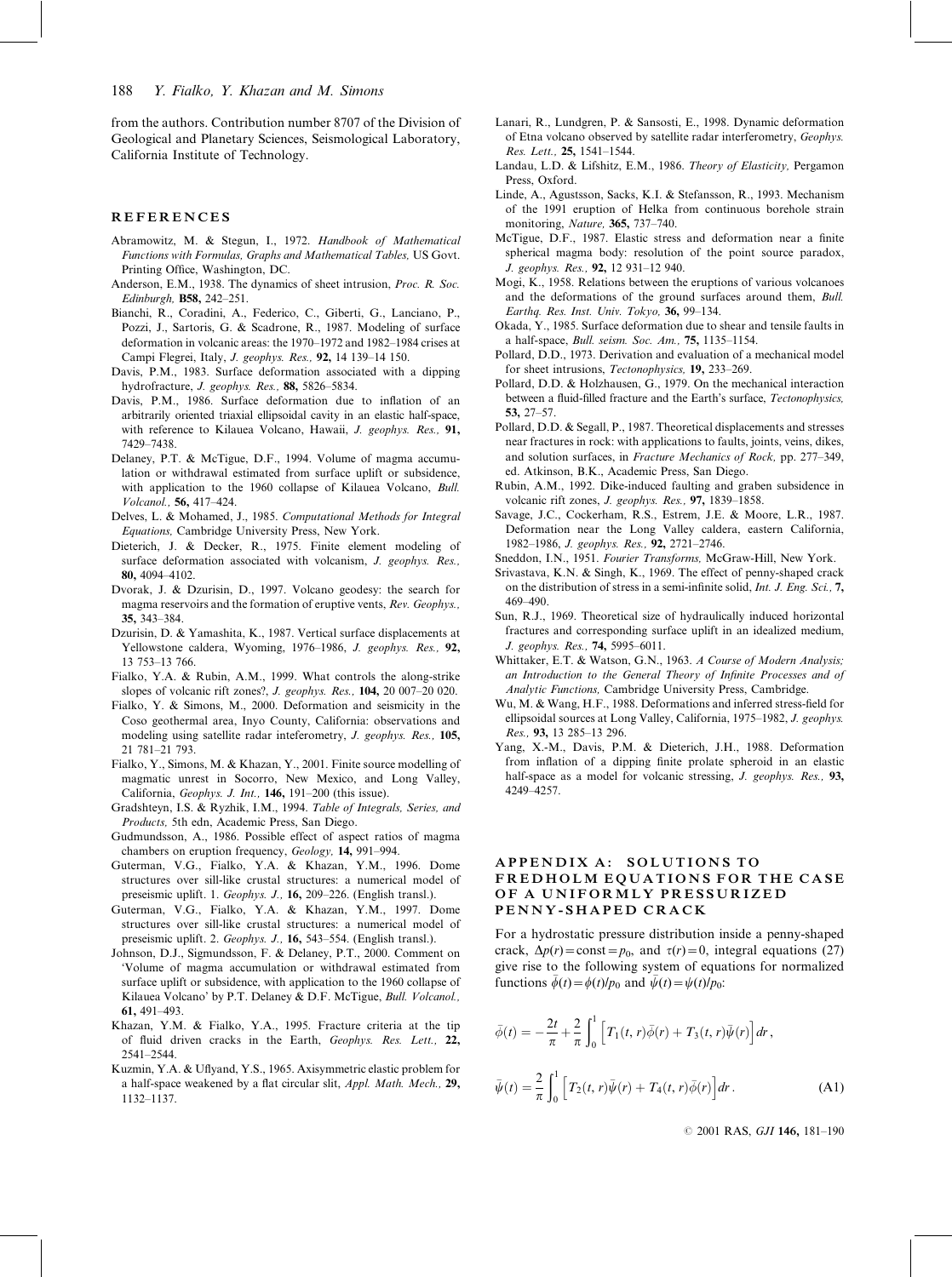Kernels  $T_{1-4}$  in eqs (A1) are smooth bounded functions on the interval of integration,

$$
T_1(t, r) = \int_0^\infty R_1(\xi h) \sin \xi t \sin \xi r d\xi
$$
  
=  $4h^3 \Big[ P_1(t - r) - P_1(t + r) \Big],$  (A2)

$$
T_2(t, r) = \int_0^\infty R_2(\xi h) \left( \frac{\sin \xi t}{\xi t} - \cos \xi t \right) \left( \frac{\sin \xi r}{\xi r} - \cos \xi r \right) d\xi
$$
  
= 
$$
\frac{h}{tr} \left[ P_2(t - r) - P_2(t + r) \right] + h \left[ P_3(t - r) + P_3(t + r) \right],
$$
(A3)

$$
T_3(t, r) = \int_0^\infty R_3(\xi h) \sin \xi t \left( \frac{\sin \xi r}{\xi r} - \cos \xi r \right) d\xi
$$
  
= 
$$
\frac{h^2}{r} \left[ P_4(t - r) - P_4(t + r) - 2r \left( (t - r) P_1(t - r) + (t + r) P_1(t + r) \right) \right],
$$
 (A4)

 $T_4(t, r) = T_3(r, t),$  (A5)

where expressions for  $R_{1-3}$  are given by eqs (25) and

$$
P_1(x) = \frac{12h^2 - x^2}{(4h^2 + x^2)^3},
$$
  
\n
$$
P_2(x) = \ln(4h^2 + x^2) + \frac{8h^4 + 2x^2h^2 - x^4}{(4h^2 + x^2)^2},
$$
  
\n
$$
P_3(x) = 2\frac{8h^4 - 2x^2h^2 + x^4}{(4h^2 + x^2)^3},
$$
  
\n
$$
P_4(x) = \frac{4h^2 - x^2}{(4h^2 + x^2)^2}.
$$

Eqs (A1) are solved numerically using a method of successive approximations (e.g. Delves & Mohamed 1985). The method is robust for values of the non-dimensional crack depth  $h > 0.2$ ; convergence of the iterated kernel series degrades as h decreases, and the method becomes inapplicable for  $h \leq 0.18$ . Numerical integration is performed by subdividing the interval of integration into four equal intervals and using a 16-point Gaussian quadrature (Abramowitz & Stegun 1972) on each interval. Iterations start with the initial guesses  $\bar{\phi}(t) = -2t/\pi$ and  $\psi(t)=0$  corresponding to a full-space solution (i.e.  $h\rightarrow\infty$ ) and continue until solutions converge within six significant figures. Fig. A1 shows solutions to a system (A1) for several values of h. We note that coefficients  $\bar{\phi}(1)$  and  $\bar{\psi}(1)$  represent non-dimensional stress intensity factors at the crack tips of modes I and II, respectively (Srivastava & Singh 1969; Guterman et al. 1997).

# APPENDIX B: SEMI-ANALYTIC EXPRESSIONS FOR SURFACE DISPLACEMENTS

Substitution of eqs (26) into eqs (28) and (29) gives rise to the following expressions for surface displacements  $U_z^s$  and  $U_r^s$  (for simplicity, we assume hydrostatic pressure  $p_0$  inside the crack, see Appendix A; solutions for an arbitrary stress distribution

© 2001 RAS, GJI 146, 181-190



Figure A1. Numerical solutions to eqs (A1) for several values of the crack depth-to-radius ratio h (labelled).

on the crack surface can be derived using the same formalism):

$$
\frac{U_z^s}{2(1-v)p_0} = \int_0^1 \left[ S_0^0 + hS_0^1 \right] \bar{\varphi}(t)dt + \int_0^1 \left[ \frac{S_0^0}{t} - C_0^1 \right] \bar{\psi}(t)dt, \quad \text{(B1)}
$$

$$
\frac{U_r^s}{2(1-v)p_0} = \int_0^1 \left[ \frac{S_1^{-1} - hS_1^0}{t} - C_1^0 + hC_1^1 \right] \bar{\psi}(t)dt - h \int_0^1 S_1^1 \bar{\varphi}(t)dt,
$$

$$
\text{(B2)}
$$

where we denote

$$
S_m^n(r, t; h) = \int_0^\infty \xi^n e^{-\xi h} J_m(\xi r) \sin(\xi t) d\xi,
$$
 (B3)

$$
C_m^n(r, t; h) = \int_0^\infty \xi^n e^{-\xi h} J_m(\xi r) \cos(\xi t) d\xi.
$$
 (B4)

Evaluation of improper integrals (B3)–(B4) yields the following closed-form expressions (Gradshteyn & Ryzhik 1994, pp. 734–735):

$$
S_0^0 = \frac{\sqrt{2}ht}{X_2\sqrt{X_2 + X_1}}\,,\tag{B5}
$$

$$
S_0^1 = \frac{h\sqrt{X_2 - X_1}(2X_1 + X_2) - t\sqrt{X_2 + X_1}(2X_1 - X_2)}{\sqrt{2}X_2^3},
$$
 (B6)

$$
C_0^1 = \frac{h\sqrt{X_2 + X_1}(2X_1 - X_2) + t\sqrt{X_2 - X_1}(2X_1 + X_2)}{\sqrt{2}X_2^3},
$$
  

$$
S_1^{-1} = \frac{t}{r} - \frac{\sqrt{X_2 - X_1}}{\sqrt{2}r},
$$
 (B8)